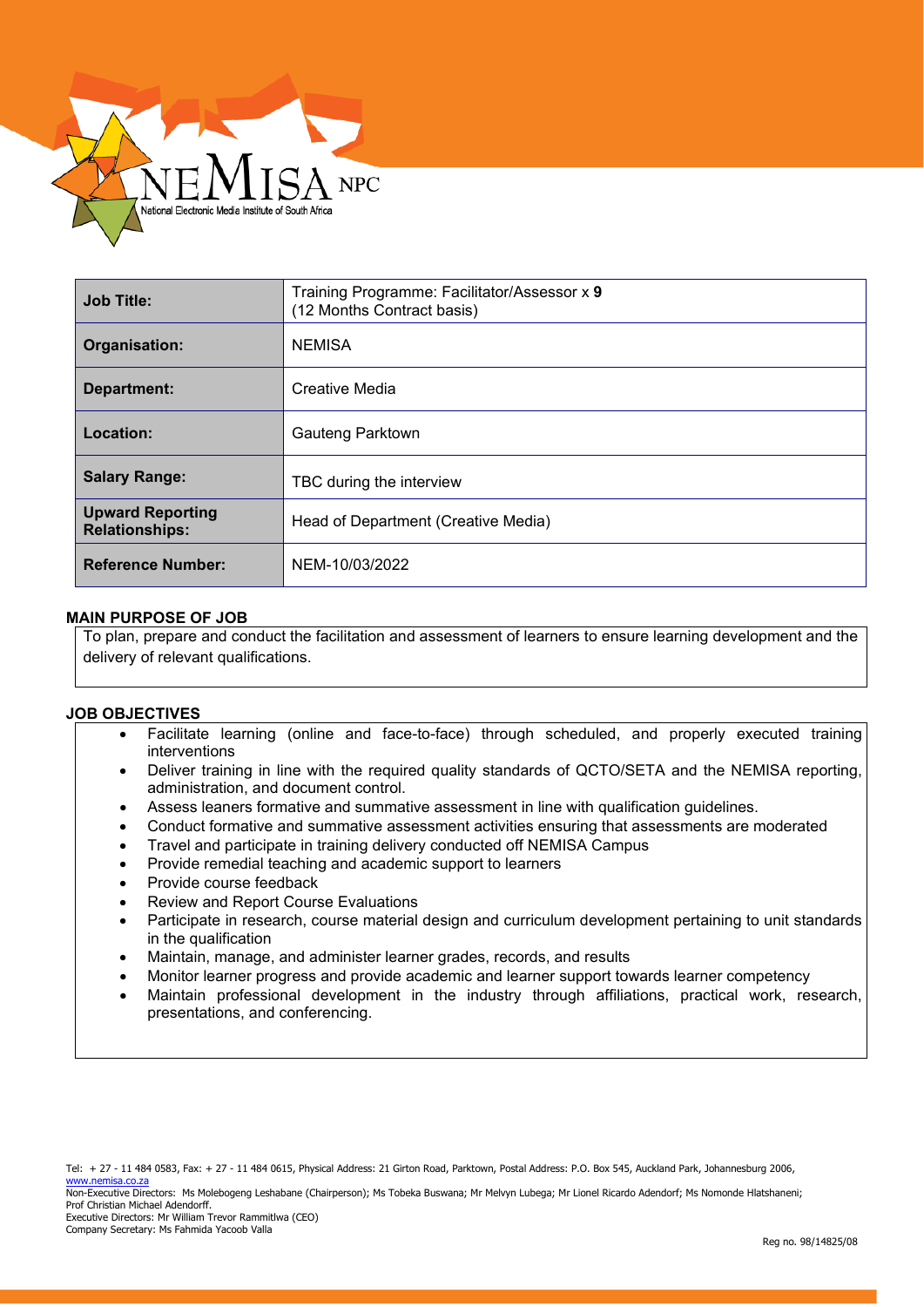# **Education: Formal Qualifications**

*Education involves the acquisition of knowledge and skills through learning where subject matter is imparted systematically. Formal qualifications are obtained by studying at formal institutions e.g. universities, Technikons, colleges, etc.*

| Minimum:<br>Diploma/<br>National<br>Three-year<br>Degree in Media Studies or<br>equivalent qualification at NQF<br>Level 6<br>National certificate in OD ETDP<br>$\bullet$<br>(Preferable) or<br><b>Level of Education:</b><br>Facilitate learning using a variety of<br>given methodologies (117871)<br>Conduct Outcomes<br>Based<br>Assessment (115753)<br>SETA constituent registration as<br>٠<br>for<br>above<br>listed<br>Assessor<br>qualifications | Ideal:<br>Moderator accreditation<br>$\bullet$ |
|------------------------------------------------------------------------------------------------------------------------------------------------------------------------------------------------------------------------------------------------------------------------------------------------------------------------------------------------------------------------------------------------------------------------------------------------------------|------------------------------------------------|
|------------------------------------------------------------------------------------------------------------------------------------------------------------------------------------------------------------------------------------------------------------------------------------------------------------------------------------------------------------------------------------------------------------------------------------------------------------|------------------------------------------------|

## **Job related Work Experience**

*Experience is obtained through opportunities for exposure and practice at work. It includes all working experience that has some bearing on the job and is not restricted to the current organisation. Supervised on-the-job training, internships and learnerships are incorporated within this category.*

#### **Minimum:**

- 3-4 years practical work experience in the industry
- 2-3 years' experience of mentoring, coaching or facilitation

#### **Ideal:**

- Participated in Formal Training and Development
- Valid driver's license

## **Job related Knowledge**

*Job-related knowledge is typically gained through formal or informal training programs (these exclude programs through which Formal Qualifications are attained). It includes knowledge of facts, data and information and understanding the rationale behind models, theories and principles.*

- Knowledge of relevant legislation, regulations and policies applied in the industry
- Advanced knowledge of Microsoft office suite
- Analytical Skills
- Good Communication skills (written and verbal)
- Report writing skills
- Good communication skills
- Computer literate

## **Competency requirements**